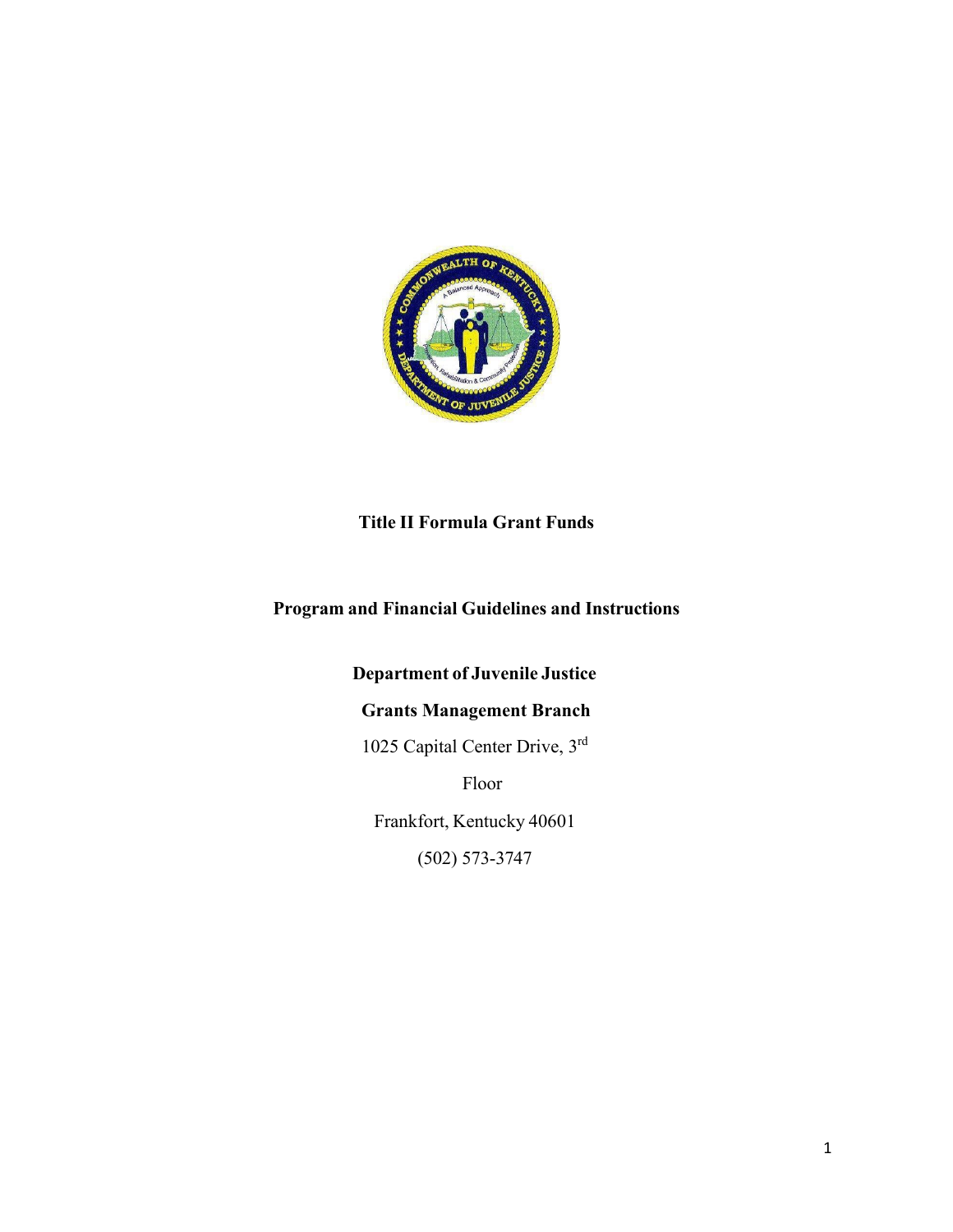**Department of Juvenile Justice Grants Management Branch Title II Formula Grant Funds**

## **CONTACT INFORMATION**

STATE ADMINISTERING AGENCY:

Department of Juvenile Justice 1025 Capital Center Drive, 3rd Floor Frankfort, Kentucky 40601 (502) 573-3747

CONTACT:

Whitley Walker

Juvenile Justice

Specialist

Anthony Wooldridge Federal Program Coordinator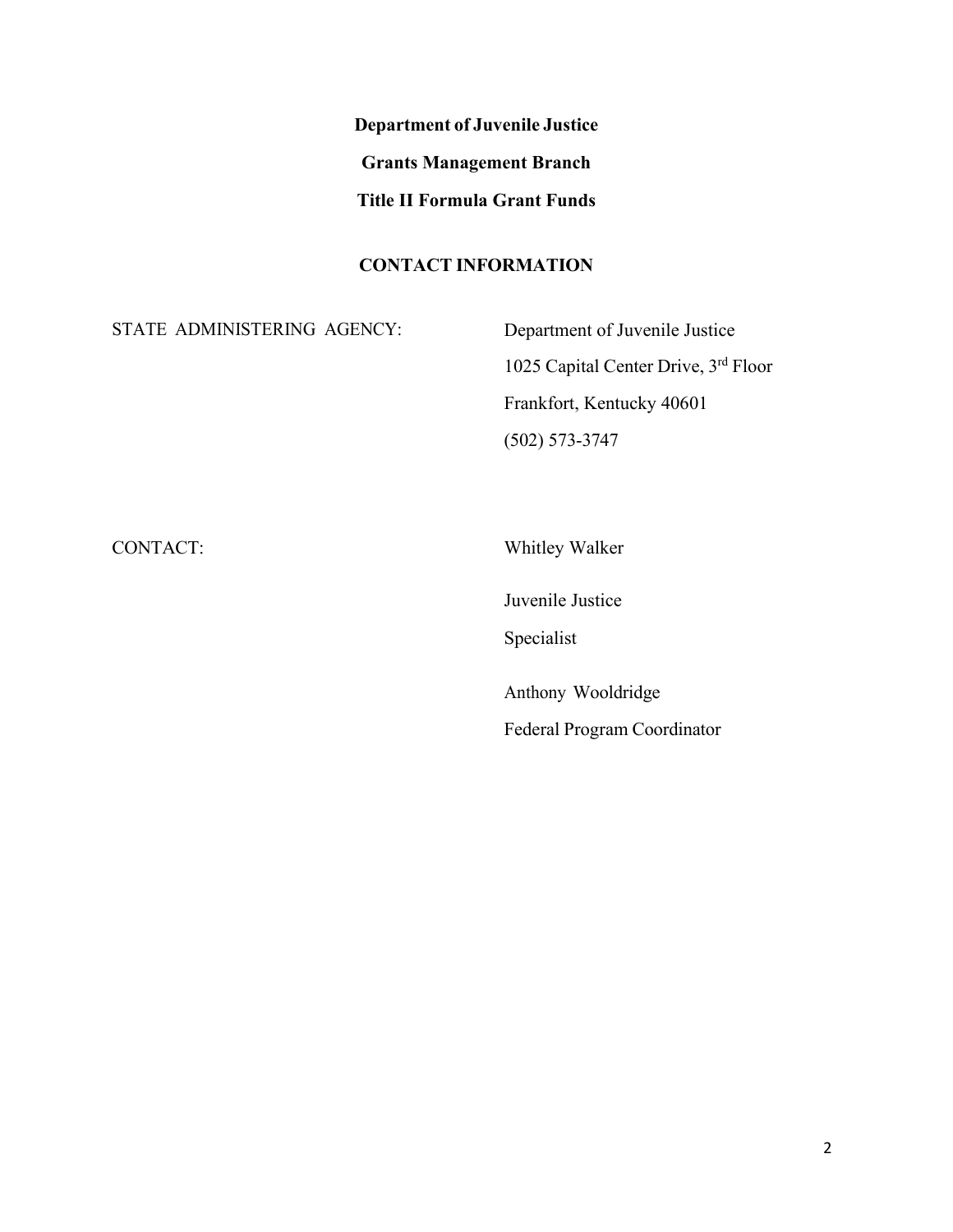# **Department of Juvenile Justice Grants Management Branch Title II Formula Grant Funds**

# **Table of Contents**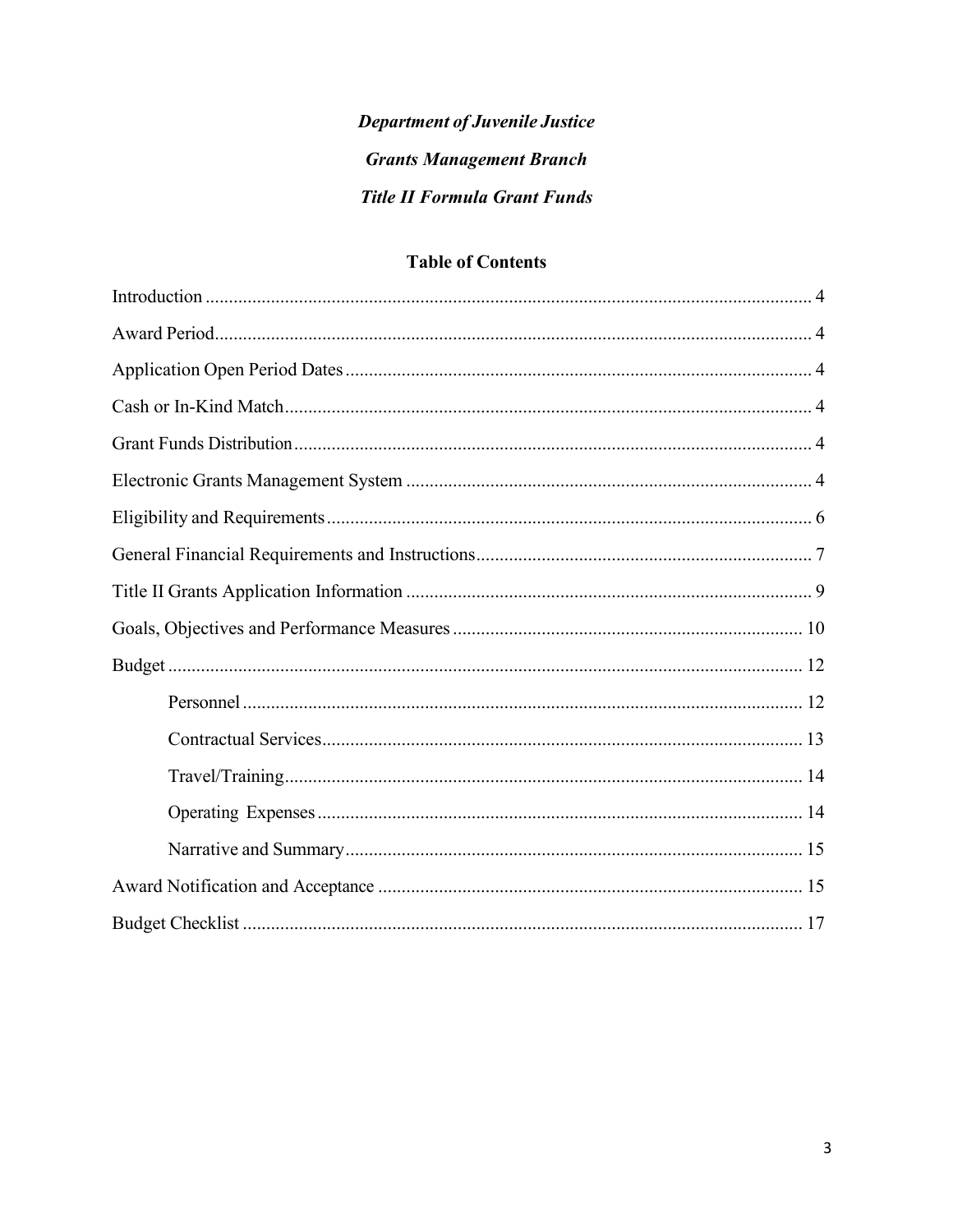#### <span id="page-3-0"></span>**Introduction**

The primary objective of the OJJDP Title II Formula Grants Program is to provide funding to support state and local efforts to plan, establish, operate, coordinate, and evaluate policies and projects, directly or through grants and contracts with public and private agencies, for the development of more effective delinquency prevention and juvenile justice system improvement efforts.

Applicants will be applying for a one-year grant term agreement for *Delinquency Prevention* that is designed to promote support for and development of evidence-based practices.

#### During this award year, approximately **\$364,666.00** of funding will be available for the following program area: **DELINQUENCY PREVENTION, AFTERCARE & REENTRY, ALTERNATIVES TO DETENTION, and SUBSTANCE & ALCOHOL ABUSE**

#### **Delinquency Prevention:**

Programs, research, or other initiatives to prevent or reduce the incidence of delinquent acts and directed to youth at risk of becoming delinquent to prevent them from entering the juvenile justice system or to intervene with first – time and non- serious offenders to keep them out of the juvenile justice system. This program area excludes programs targeted at youth already adjudicated delinquent, on probation, and or in corrections.

#### **Aftercare & Reentry:**

Community-based programs that prepare targeted youth to successfully return to their homes and communities after confinement in a training school, youth correctional facility, or other secure institution. These programs focus on preparing youth for release and providing a continuum of follow up post-placement services to promote successful reintegration into the community.

#### **Alternatives to Detention:**

These are community- and home-based alternatives to incarceration and institutionalization including for youth who need temporary placement such as crisis intervention, shelter and after-care and for youth who need residential placement such as a continuum of foster care or group home alternatives that provide access to a comprehensive array of services.

#### **Substance & Alcohol Abuse:**

Programs, research, or other initiatives to address the use and abuse of illegal and other prescription and nonprescription drugs and the use and abuse of alcohol. Programs include control, prevention, and treatment.

Priority will be given to those applications implementing best and promising practices. (Examples of evidence-based programs and practices can be found in the OJJDP Model Programs Guide and at CrimeSolutions.gov).

#### <span id="page-3-1"></span>**Award Period**

The anticipated award period for FY 2019 Title II Formula Grants awards is July 1, 2022 to September 30, 2023.

#### <span id="page-3-2"></span>**Application Open Period Dates**

The initial Title II grant application period will be available in *IG*, also known as *Intelligrants,* beginning **April1, 2021**, and will close **May 15, 2022 at 6:00 p.m. EST**.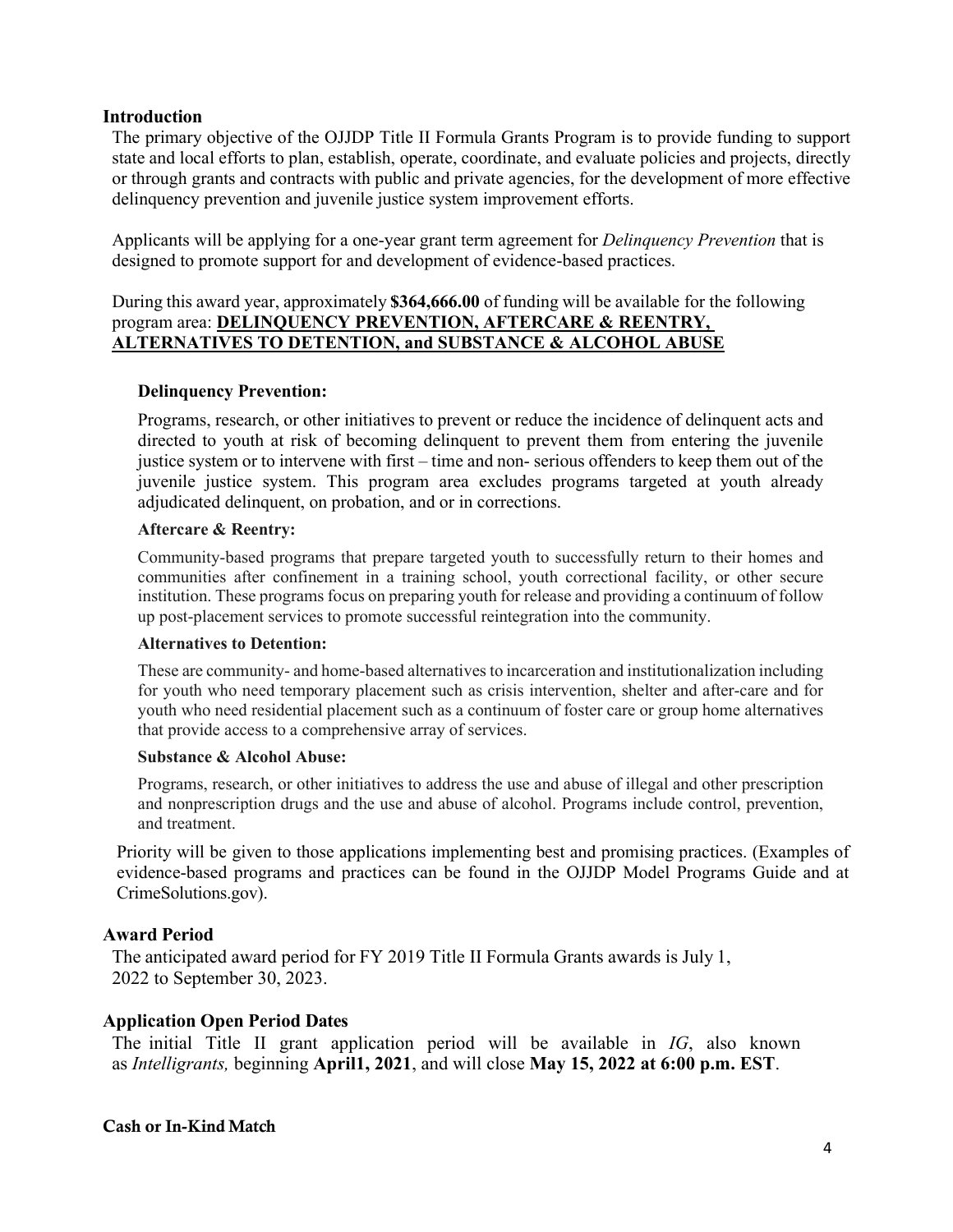The Title II program does not require a match.

#### <span id="page-4-0"></span>Grant Funds Distribution

All grant funds are provided to subgrantees on a reimbursement basis, with proof of expenses incurred.

## **Electronic Grants Management System (Intelligrants)**

All grant activities are managed through the Kentucky Justice and Public Safety Cabinet's Electronic Grants Management System, also known as *Intelligrants (IG).* Applications should be submitted via *IG* during the period referenced in this document.

New applicants must establish a user account at [www.kyjustic](http://www.kyjusticegms.com/)*IG*.com. Please note validation of new user accounts will take 48-72 business hours. It is not necessary to establish an additional account for returning applicants.

The Authorized Official (AO), designated in *IG* by the applicant, will receive a confirmation email upon successful submission of an application. This should be retained for the applicant's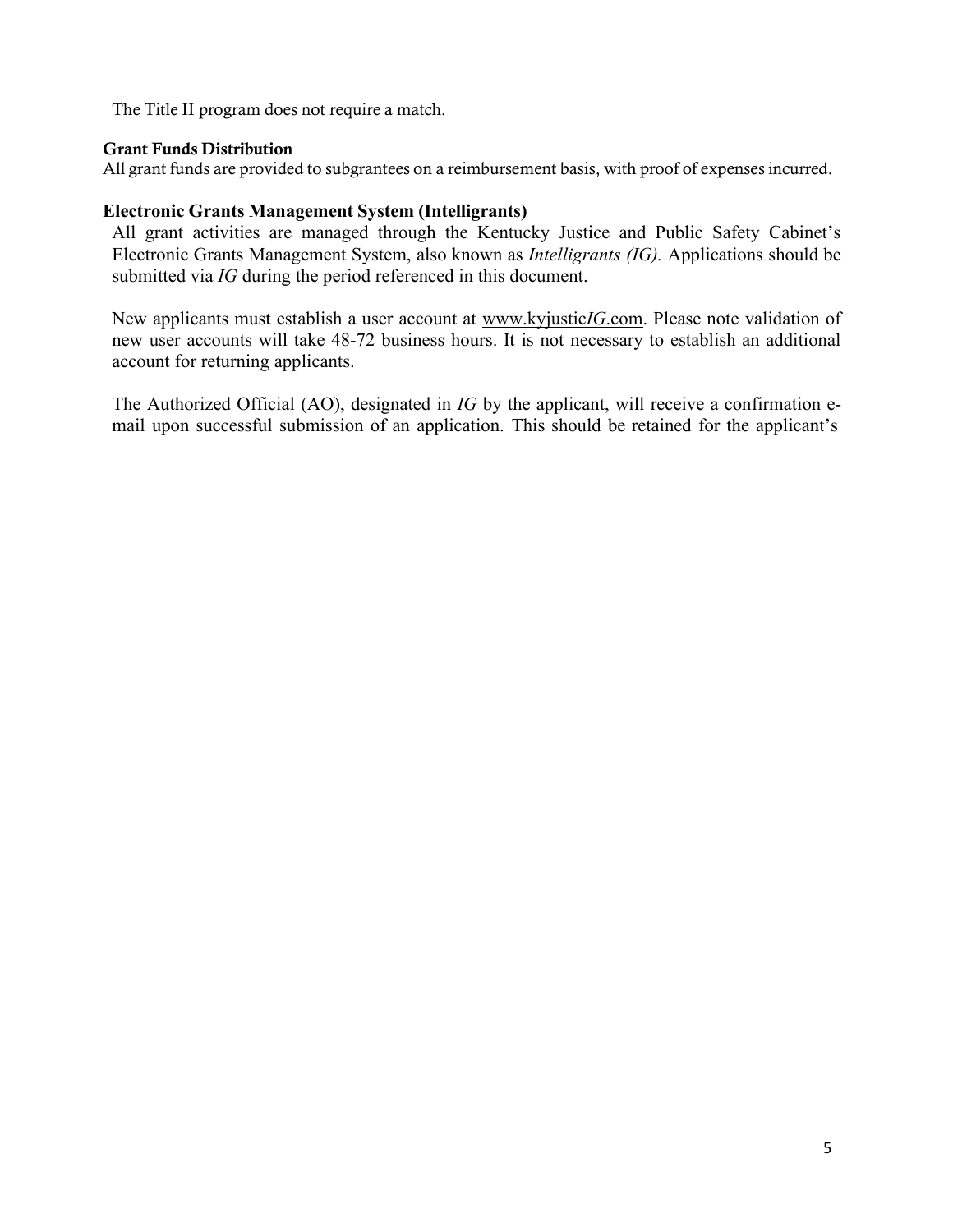records. Applicants have the ability to access the system to confirm the status in the "Information" section on the screen header. Please contact Grants Management Division (DJJ) staff prior to the submission deadline if a confirmation has not been received. Questions may be directed to the staff identified on the Contacts page, or by e-mail at [JUSGMB@ky.gov. P](mailto:JUSGMB@ky.gov)lease refer to *IG SYSTEM INFORMATION* for further instructions and information.

## *Grant Proposal*

All proposals should be concise, clearly written and submitted through *Intelligrants* (*IG*)*)*, the Kentucky Justice and Public Safety Cabinet's Electronic Grants Management System. Major points must be supported by local facts and data, with appropriate citations.

Be sure to read the instructions at the top of each page before populating and saving. Most *IG* textbox application pages will track character limits (number of letters utilized) and display the maximum number of character limits per text-box allowed. It is highly recommended agencies use a Word document to create the application for several reasons. Word will track the number of characters and allows for spelling and grammar corrections, formatting, and other changes. In addition, *IG* activity "times out" after 20 minutes thus it may be easier to cut and copy from a Word document so information is not lost after a period of inactivity.

## *Data Universal Numbering System (DUNS) number*

The Office of Management and Budget requires that all applicants (other than individuals) for federal funds include a DUNS number in their application for a new award or a supplement to an existing award. A DUNS number is a unique nine-digit sequence recognized as the universal standard for identifying and differentiating entities receiving federal funds. The identifier is used for tracking purposes and to validate address and point of contact information for federal assistance applicants, recipients, and subrecipients. The DUNS number will be used throughout the grant life cycle. Obtaining a DUNS number is a free, one-time activity. Call Dun and Bradstreet at 866– 705–5711 to obtain a DUNS number or apply online at [www.dnb.com.](http://www.dnb.com/) A DUNS number is usually received within 1–2 business days.

## *System for Award Management (SAM) Registration*

Registering with the System for Award Management (SAM) is a required step in order for your organization to be able to apply for federal grants. SAM is a web-based, government-wide application that collects, validates, stores, and disseminates business information about the federal government's trading partners in support of the contract awards, grants, and electronic payment processes. SAM Registration is free – to register, go to the [SAM website](https://sam.gov/SAM/) with the following information: Your agency's DUNS number and your Taxpayer Identification Number (TIN) or Employment Identification Number (EIN). **When you register a new entity in SAM to do business with the U.S. government,** SAM requires a notarized letter stating you are the authorized entity administrator before SAM will activate your entity registration in SAM.gov. Generally, after completing the online registration and sending your notarized letter confirming the entity administrator, it takes up to two weeks to register with SAM. However, your organization must first have an EIN. If your organization does not have an EIN, you should allow an additional 5 weeks to request and obtain an EIN from the IRS.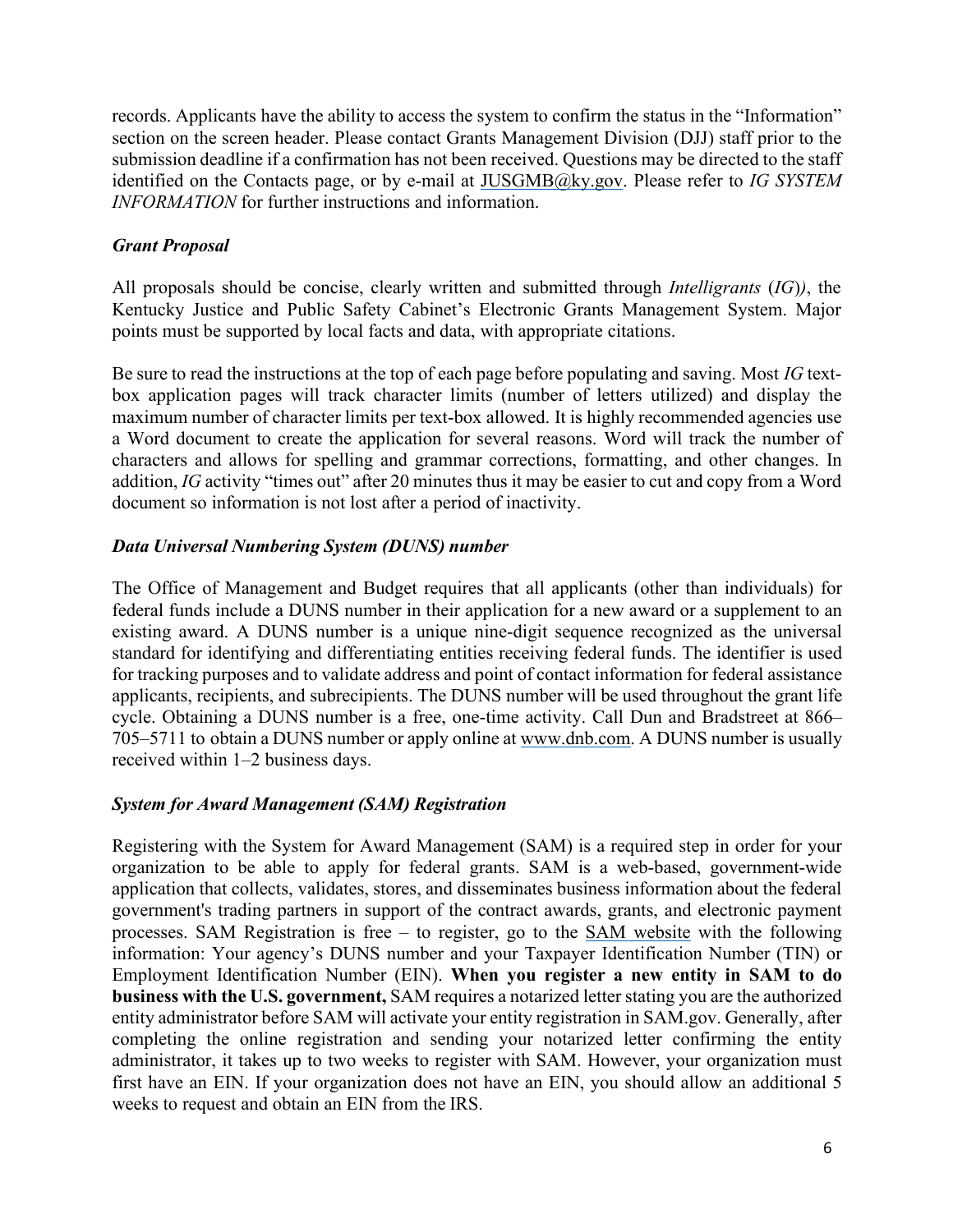## <span id="page-6-0"></span>**Eligibility and Requirements**

- 1) Eligibility Requirements
	- a. The funds have been earmarked for public and private non-profit organizations and city or county governments for addressing delinquency prevention in all 120 Kentucky counties.
	- b. Funds will be dispersed as a sub-award for comprehensive juvenile justice and delinquency prevention programs that meet the needs of youth through collaboration of the many local systems before which a youth may appear, including schools, courts, law enforcement agencies, child protection agencies, mental health agencies, welfare services, health care agencies, and private nonprofit agencies offering youth services.
	- c. Award recipients will be required to accept all DJJ referrals.
	- d. All subrecipients (including any for-profit organizations) must forgo any profit or management fee.
	- e. Priority will be given to those applications implementing best and promising practices. (Examples of evidence-based programs and practices can be found in the OJJDP Model Programs Guide and at [CrimeSolutions.ojp.gov\)](https://crimesolutions.ojp.gov/).
	- f. KYDJJ highly values applications from programs and services that:
		- Use trauma-informed practices;
		- Involve family members in treatment services, where applicable and appropriate;
		- Create a safe and welcoming environment for all youth regardless of race, religion, sex, gender identification, sexual orientation, or disability.
- 2) Comply with federal regulations regarding grants: Subrecipients must comply with the requirements of the *USDOJ OJP Financial Guide*, effective edition, <https://www.ojp.gov/funding/financialguidedoj/overview> which includes maintaining appropriate programmatic and financial records that fully disclose and document the amount and disposition of funds received. Items that should be included are, at minimum (but not limited to): a) financial documentation for any disbursements; b) daily time and attendance records specifying time devoted to allowable grant activities; c) job descriptions; and d) contracts for services.
- 3) Federal Civil Rights: The subrecipient must view the on-line training and submit verification to the Program Administrator. The sub-grantee acknowledges viewing of OJP Civil Rights Non-Discrimination Training (six training videos) can be viewed on their website at [https://ojp.gov/about/ocr/ocr-training-videos/video-ocr-training.htm.](https://ojp.gov/about/ocr/ocr-training-videos/video-ocr-training.htm)
- 4) Non-Discrimination: Subrecipients receiving financial assistance from OJP must comply with the Federal statutes and regulations that prohibit discrimination in federally assisted programs or activities. Sub-grantees receiving Title II funds are required to obtain Federal Civil Rights Non-Discrimination training. The Office for Civil Rights ensures that recipients of financial assistance from OJP and its components are not engaged in prohibited discrimination.
- 5) Non-disclosure of confidential or private information. State Administering Agencies and subrecipients of Title II Formula Grant funds shall, to the extent permitted by law, reasonably protect the confidentiality and privacy of persons receiving services under this program and shall not disclose, reveal or release any personally identifying information or individual information collected in connection with grant-funded services requested, utilized, or denied, and any individual client information without the informed, written,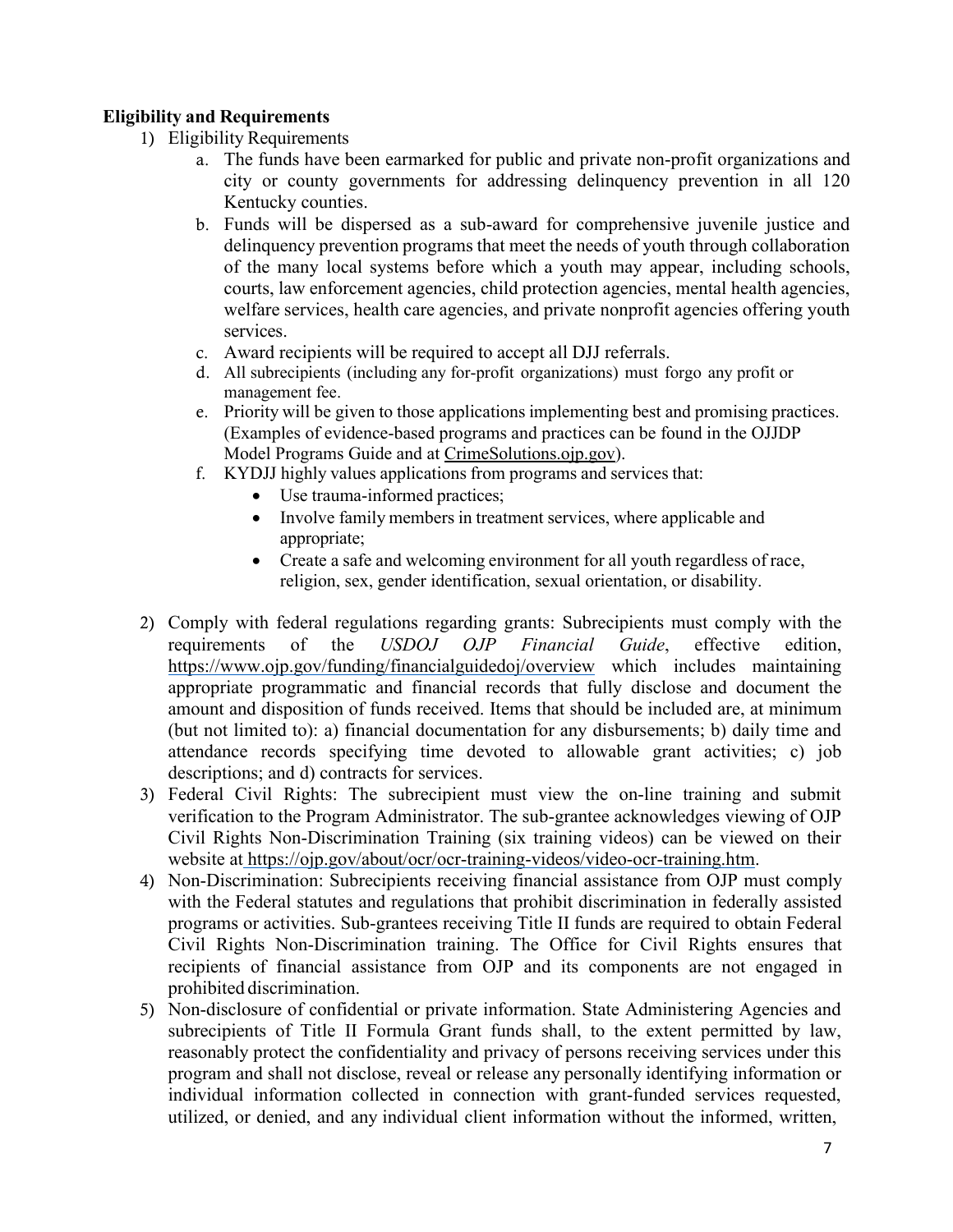reasonably time-limited consent of the person about whom information is sought. State Administering Agencies or subrecipients of Title II Formula Grant funds shall make reasonable attempts to provide notice to victims affected by the disclosure of the information and take reasonable steps necessary to protect the privacy and safety of the persons affected by the release of the information.

State Administering Agencies and subrecipients may share: non-personally identifying data in the aggregate regarding services to their clients and non-personally identifying demographic information in order to comply with reporting, evaluation, or data collection requirements; court-generated information and law-enforcement-generated information contained in secure governmental registries for protection order enforcement purposes; and law enforcement- and prosecution-generated information necessary for law enforcement and prosecution purposes.

Under no circumstances may an individual or recipient organization be required to provide a consent to release personally identifying information as a condition of eligibility for grant- funded services nor shall any personally identifying information be shared in order to comply with reporting, evaluation, or data-collection requirements of any program.

6) Determination of Suitability for Interacting with Participating Minors: The subrecipient may not permit any individual (other than a client, another participating minor, or another individual reasonably likely to only have brief and unintentional or personallyaccompanied contact) to interact with any participating minor (individual under 18 years of age receiving services as part of this project) without first making a written determination of the suitability of that individual to interact with participating minors, based on current and appropriate information. See <https://www.ojp.gov/funding/explore/interact-minors> for details of this federal requirement.

# <span id="page-7-0"></span>**General Financial Requirements and Instructions**

Grants funded under the Title II Formula Grant program are governed by the financial requirements of the following:

- Uniform Guidance: 2 CFR Part 200
	- o [https://www.gpo.gov/fdsys/granule/CFR-2014-title2-vol1/CFR-2014-title2](https://www.gpo.gov/fdsys/granule/CFR-2014-title2-vol1/CFR-2014-title2-vol1-part200/content-detail.html) [vol1-](https://www.gpo.gov/fdsys/granule/CFR-2014-title2-vol1/CFR-2014-title2-vol1-part200/content-detail.html) [part200/content-detail.html](https://www.gpo.gov/fdsys/granule/CFR-2014-title2-vol1/CFR-2014-title2-vol1-part200/content-detail.html)
- U.S. Department of Justice, 2017 Grants Financial Guide
	- o [https://www.ojp.gov/sites/g/files/xyckuh241/files/media/document/DOJ\\_Financi](https://www.ojp.gov/sites/g/files/xyckuh241/files/media/document/DOJ_FinancialGuide.pdf) [alGui de.pdf](https://www.ojp.gov/sites/g/files/xyckuh241/files/media/document/DOJ_FinancialGuide.pdf)
- Justice and Public Safety Cabinet, Grants Management Division (GMD), Management Policy and Procedures Manual
	- o https://justice.ky.gov/DepartmentsAgencies/GMD/Documents/POLICY%20%20 PROCEDURE%20MANUAL%20-%20GMD%20REVISED%2007-2020.pdf
- Kentucky Finance and Administration Cabinet, Finance Policies
	- o <http://finance.ky.gov/services/policies/Pages/default.aspx>

Requests for reimbursement should be submitted on a monthly basis. This method must be used throughout the award period once the selection has been made. Reimbursement payments may be delayed if sub-grantees do not adhere to program and financial reporting requirements.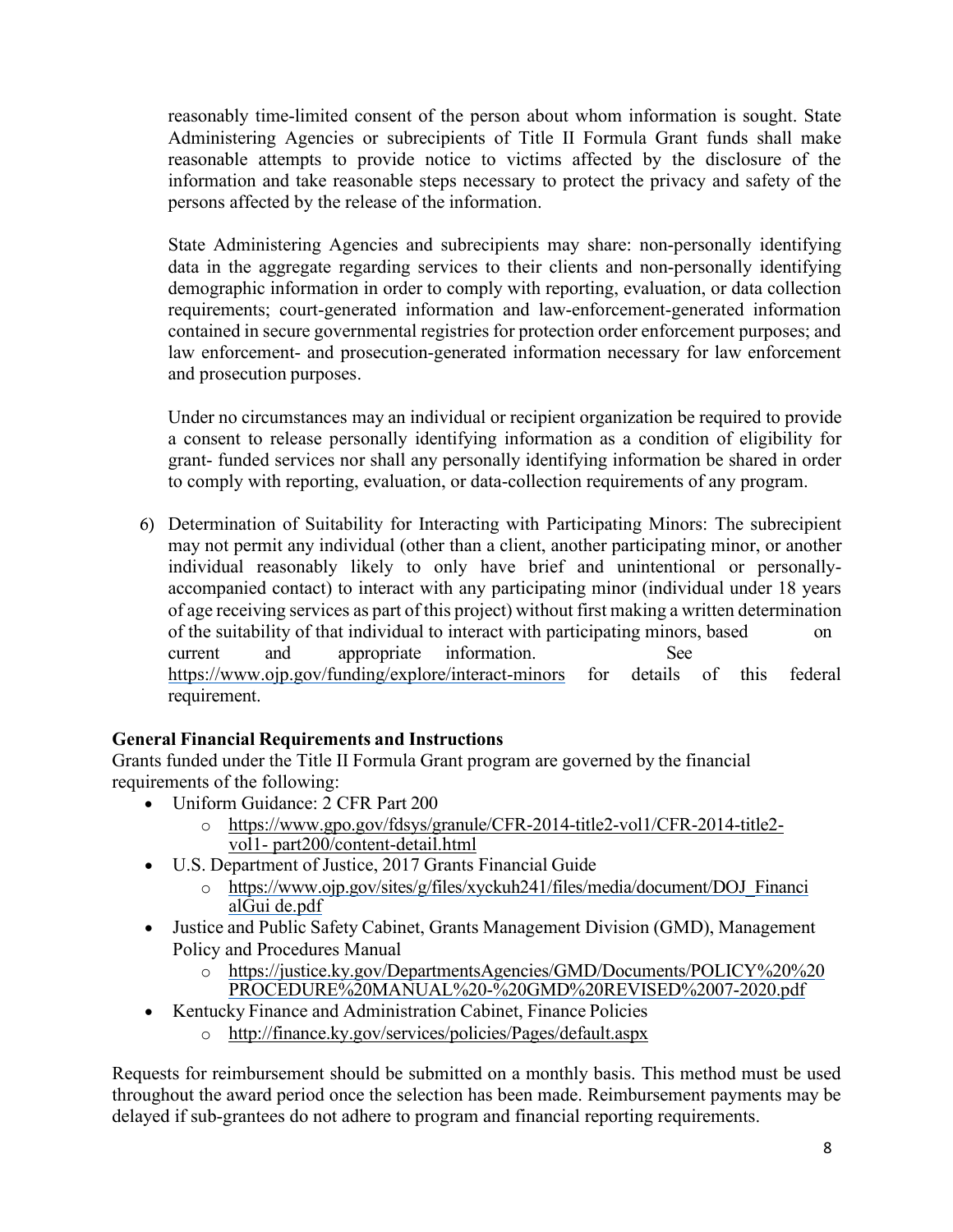# *Sound Financial Management Practices*

To accurately account for awarded funds, all subrecipients are required to establish and maintain accounting systems and financial records. These records shall include federal funds and all matching funds of state, local, and private organizations, when applicable. Subrecipients shall expend and account for grant funds in accordance with federal and state laws, and procedures for expending and accounting for their own funds. A financial capability questionnaire must be completed and submitted by all applicants:

[http://ojp.gov/funding/Apply/Resources/FinancialCapability.pdf.](http://ojp.gov/funding/Apply/Resources/FinancialCapability.pdf) This form may be uploaded into *IG* in the attachments section.

#### *Accounting System*

As a subrecipient, you must have a financial management system in place to record and report on the receipt, obligation, and expenditure of grant funds. You should keep detailed accounting records and documentation to track all of the following information.

- Federal funds awarded
- Matching funds of State, Local, and Private Organizations (when applicable).
- Program Income
- Contracts expended against the award
- Expenditures

## *What is an adequate accounting system?*

An adequate accounting system can be used to generate reports required by award and federal regulations. Your system must support all the following:

- Financial reporting that is accurate, current, complete, and compliant with all the federal reporting requirements of your award. Accounting systems should be able to account for award funds separately (no comingling of funds).
- An adequate accounting system allows you to maintain documentation to support all receipts and expenditures and obligations of Federal funds.
- An adequate accounting system collects and reports financial data for planning, controlling, measuring, and evaluating direct and indirect costs.

Your system should have all of the following capabilities:

- *Internal Control:* Your system should allow you to exercise effective control and accountability for all cash, real, and personal property and other asset. As a subrecipient, you must adequately safeguard all such property and assure that it is used solely for authorized purposes. Please consult 2 C.F.R. § 200.303 for additional budget information.
- *Budget Control:* Your system should allow you to compare actual expenditures or outlays with budgeted amounts for each award. It also must relate financial information to performance or productivity data, including the development of unit cost information whenever appropriate or specifically required in the award agreement.
- *Allowable Cost:* Your system should support you in making sure that you follow Federal cost principles, agency program regulations, and the terms of grant agreements in determining the reasonableness, allowability, and allocability of costs.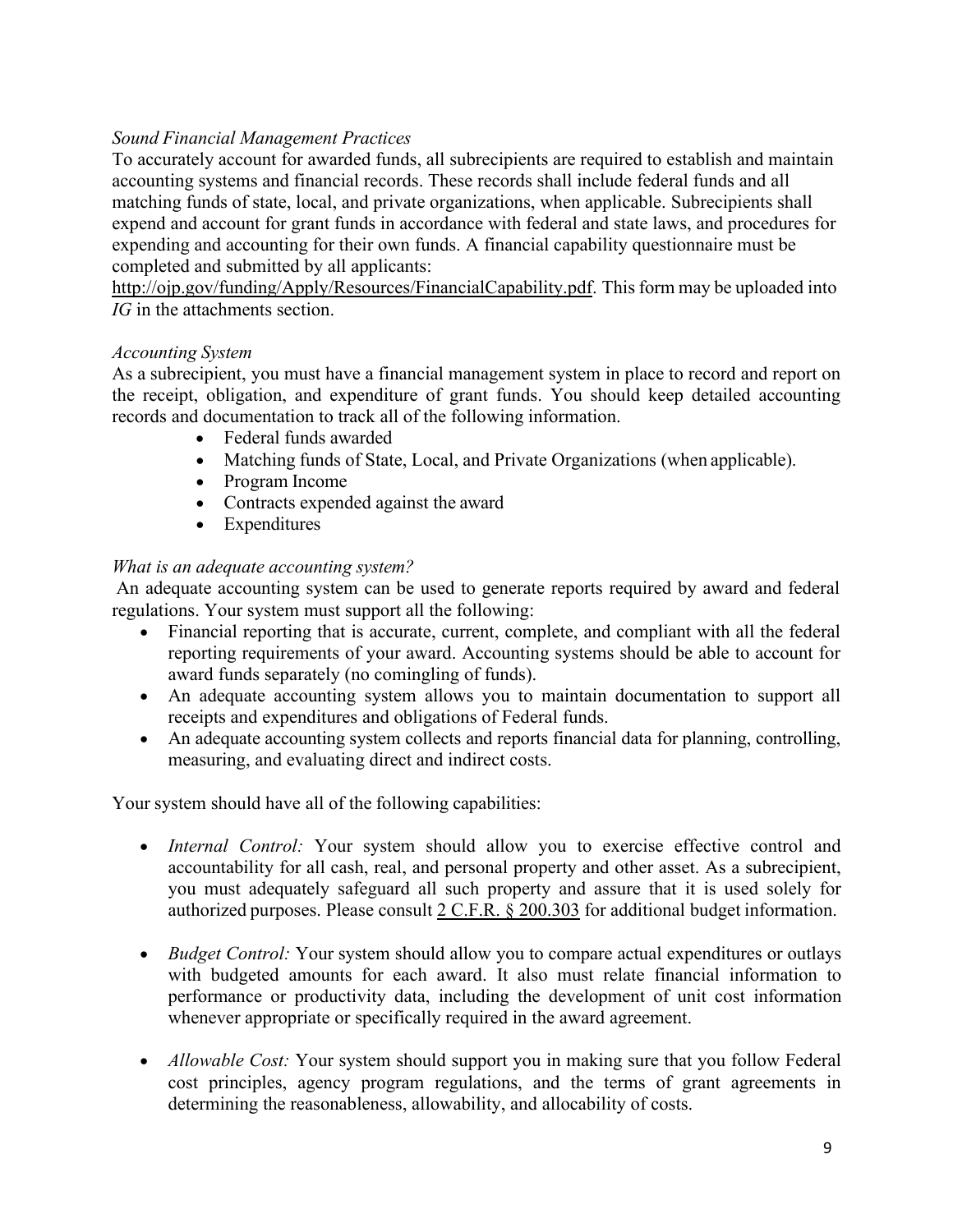- *Source Documentation:* Your system should require you to support accounting records with source documentation (e.g. canceled checks, paid bills, payrolls, time and attendance records, and contract and sub-award documents). An adequate accounting system for a recipient must be able to accommodate a fund and account structure to separately track receipts, expenditures, assets, and liabilities for awards and programs.
- *Supplanting:* Supplanting is defined as deliberately reducing State or local funds because of the existence of Federal funds. Federal funds must be used to supplement existing State and local funds for program activities and must not supplant those funds that have been appropriated for the same purpose. Federal law prohibits recipients for federal funds from replacing state, local, or agency funds with federal funds. Existing funds for a project and its activities may not be reallocated for other organizational expenses.

Potential supplanting will be the subject of the application review, pre-award review, postaward monitoring, and possible audit. If there is potential supplanting, the applicant/subgrantee will be required to supply documentation demonstrating that the reduction in nonfederal resources occurred for reasons other than the receipt of federal funds.

Funds specifically budgeted and/or received for one project may not be used to support another. Where a subrecipient's accounting system cannot comply with this requirement, the subrecipient shall establish a system to provide adequate fund accountability for each project it has been awarded.

- *Proration of Costs:* Applicants must reasonably prorate their costs to ensure that Title II Formula Grant funds are only being used for program activities. This proration must be explained within the budget narrative.
- *Administrative/Indirect Costs: DJJ's* intent is to maximize and effectively use the Title II Formula Grant federal funds for this project. Indirect costs are costs of an organization that are not readily assignable to a particular project, but are necessary to the operation of the organization and the performance of the project. Examples of costs usually treated as indirect include those incurred for facility operation and maintenance, depreciation, and administrative salaries.

Sub-grantees may request up to 10% of the organization's Modified Total Direct Costs (MTDC), otherwise known as the "de minimis" indirect cost rate if they have never received a federally approved indirect cost rate. Please see 2 CFR 200.68 for more information on MTDC. The 10% rate will be the maximum allowed for all applicants; a subrecipient with an actual indirect cost rate of less than 10% should not increase the requested funding to reach the allowable threshold. Applicants may choose to consult with a financial professional to determine the amount of MTDC for this project.

#### **Title II Formula Grants Application Information**

*Guidelines and Instructions:* Applicants are encouraged to read and understand the guidelines and instructions prior to preparing the application. Please contact DJJ Grants staff if further clarification or assistance is required.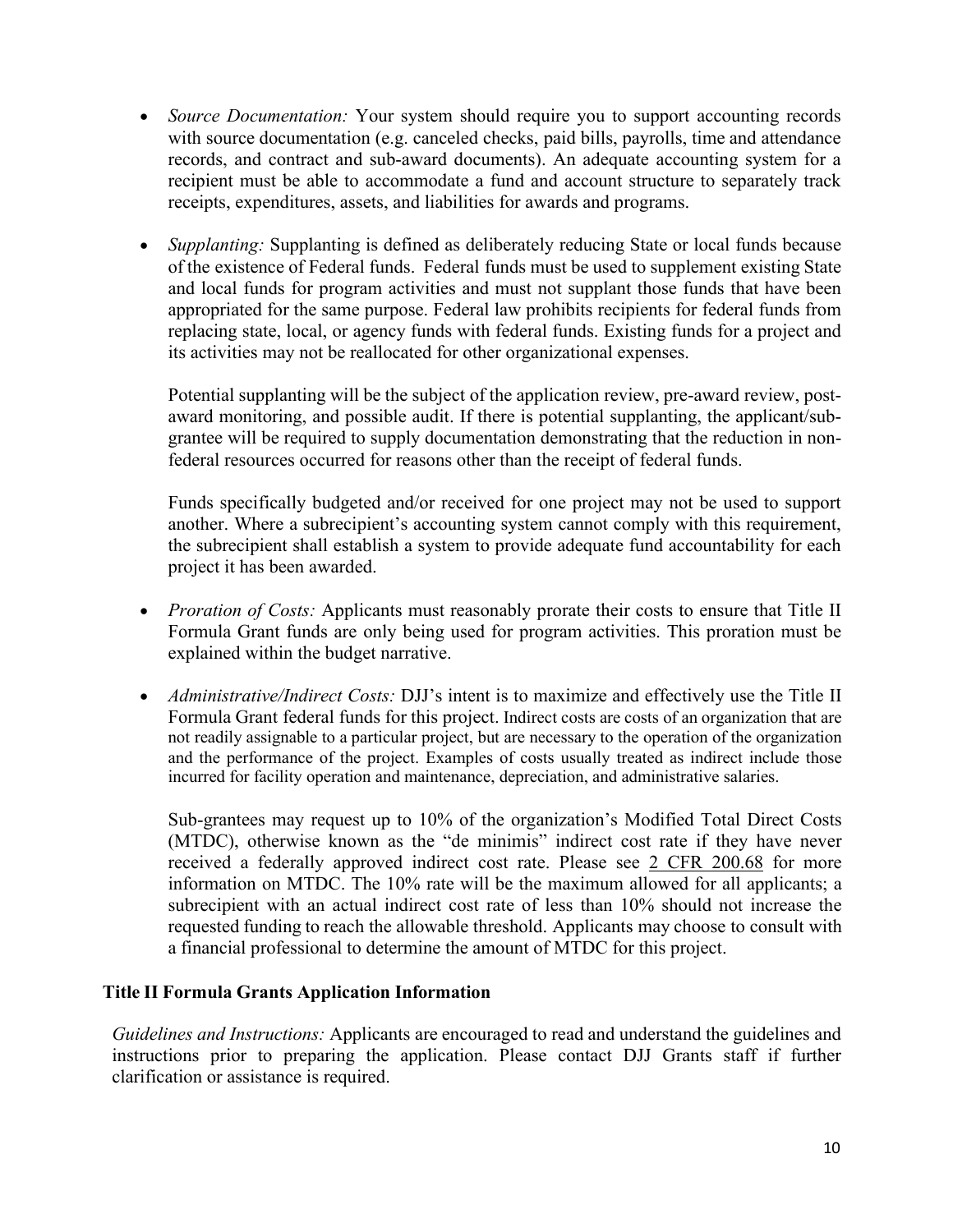*Agency Information:* Provide a brief description of the agency implementing this grant project. Information should include the mission statement and the location of the program. This section should not exceed one (1) page, front only. The recommended font is Times New Roman, 12-point and should be double-spaced.

*Contact Information:* This page should describe those individuals that are eligible to serve as designated grant officials.

- o *Authorized Official/Agency Representative/CEO:* This individual is the official within an applicant organization with the legal authority to give assurances, make commitments, enter into contracts, and execute such documents on behalf of the applicant as may be required by the awarding agency. The signature of the Authorized Representative certifies that commitments made on grant proposals will be honored and ensures that the applicant agrees to the awarding agency's regulations, guidelines, and policies.
- o *Project Director/Agency Administrator:* The individual who will be responsible for the day-to-day operation of the project and program activity reporting.
- o *Financial Officer:* Chief financial officer of the applicant's organization. This individual will be responsible for all the financial aspects of the grant's management and should not be assigned multiple roles on the project to ensure segregation of duties.

## *General Information:* Includes the following:

- Project Title;
- Project Narrative; Funds for Title II programs, according to the OJJDP, "must be for at- risk juveniles to "prevent" them from entering the juvenile justice system or "early intervention" programs for juveniles with first – time and non – serious offenses to keep them out of the juvenile justice system. Proposed programs under Title II must propose to use Title II Funds for these populations only." (Retrieved May 1, 2017).
	- o **Delinquency Prevention:** Describe the specific prevention, preparation, and / or response efforts that will be addressed with this funding and include a summary of the types of projects or items that will be funded over the grant period:
	- o **Aftercare & Reentry:** Describe the specific aftercare / reentry that will promote successful reintegration into the community.
	- o **Alternatives to Detention:** Describe the specific community and or homebased alternatives that will be utilized.
	- o **Substance & Alcohol Abuse:** Describe the program(s), research, or other initiatives including control, prevention, and treatment that will be utilized.
	- o Age Range from 13 -18
- Grant Period;
- Employer identification number (EIN);
- DUNS number:
- Requested Funding Amount; and
- A brief abstract of the proposed project.
- See <http://fedgov.dnb.com/webform/displayHomePage> and [https://www.sam.gov](https://www.sam.gov/) for information about obtaining a DUNS number.

## <span id="page-10-0"></span>**Goals, Objectives, and Performance Measures:**

GOALS: State the overall intent of the program to change, reduce, or eliminate the problem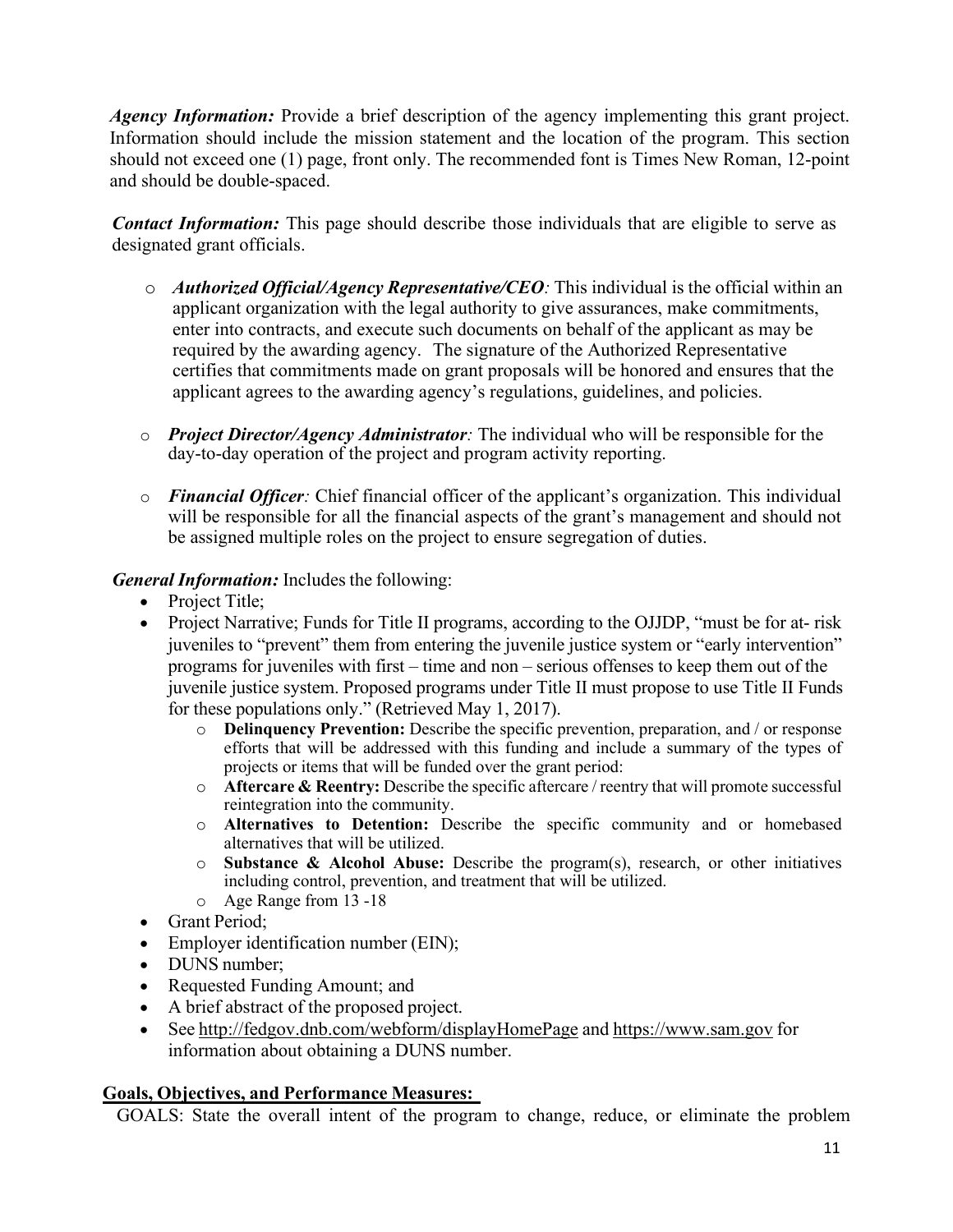described. The goal is a broad statement about what the program intends to accomplish and, therefore, should be written in general terms. It is also the intended long-term result of the program.

OBJECTIVES: Should identify a measurable result that the project will attempt to achieve. Objective statements should begin with "to" and should address the realities of goal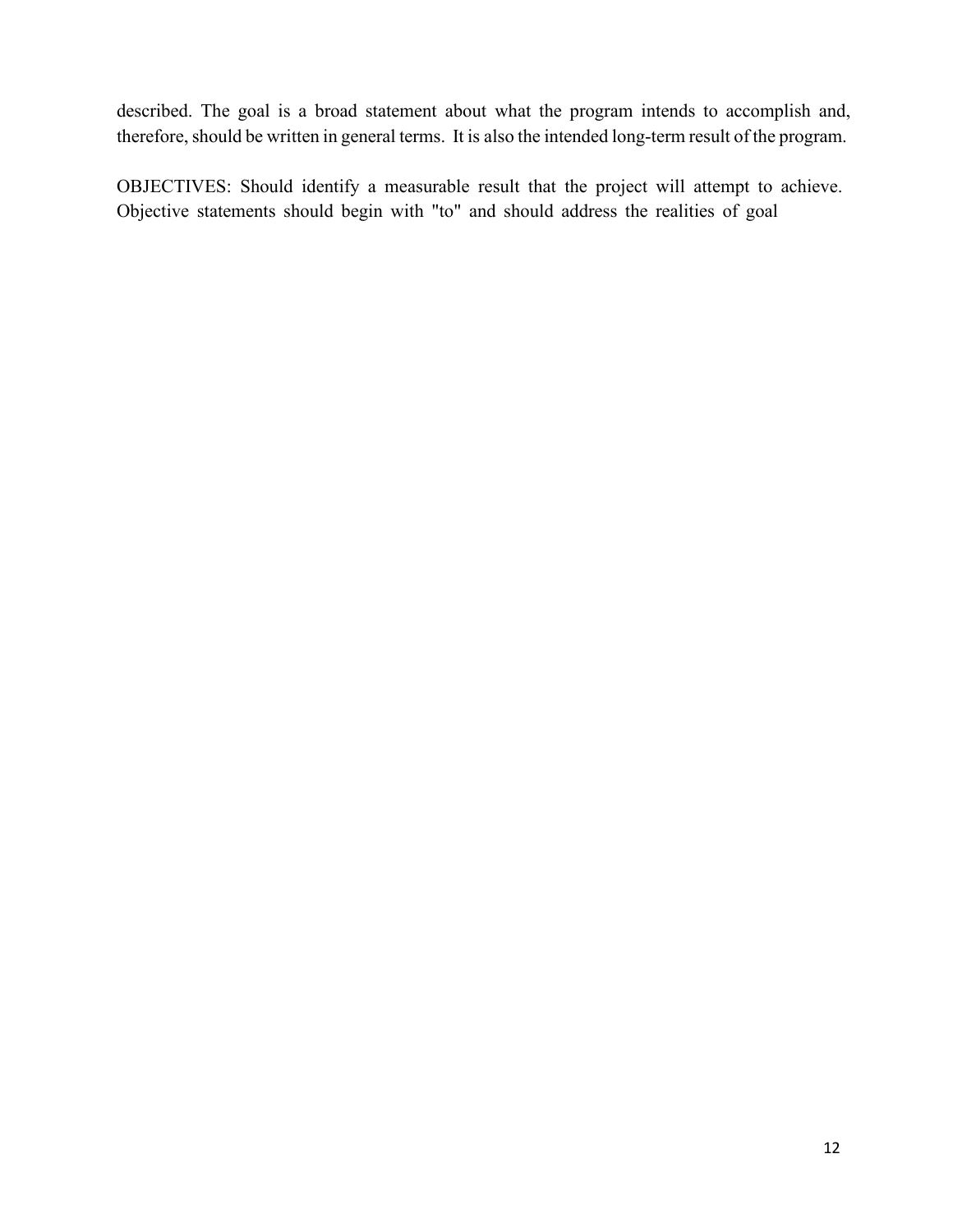accomplishments quantitatively.

PERFORMANCE MEASURES: Criteria must be provided for each objective. Evaluation of a project will consist of more than the accumulation of quantitative information (process measures) as well as a qualitative assessment (outcome measures).

**Each applicant must addressthe goals and objectivesfor the project within a 15 – month timeline that identifies the measurable goals and objectives, activities and services and the responsible staff/partner.**

## **Example Format:**

| $(1)$ Goal                                              |  |                |                   |                 |
|---------------------------------------------------------|--|----------------|-------------------|-----------------|
| Objectives (A.,<br>B., etc.)                            |  |                |                   |                 |
| Project activities that support the identified goal and |  | Responsible    | Timeline          |                 |
| objectives (Performance Measures)                       |  | staff/partners | <b>Start Date</b> | <b>End Date</b> |
|                                                         |  |                |                   |                 |

*Certifications:* Certifications regarding lobbying, debarment, suspension, and other responsibility matters as well as drug-free workplace requirements.

*Equal Employment:* Applicants are asked to view the PowerPoint presentation from the Office of Civil Rights, U.S. Department of Justice before checking the applicable boxes at the bottom of the page and uploading the required documents.

*Audit Requirements:* Non-federal entities that expend \$750,000 or more in federal funds (from all sources including pass-through sub-awards) in the organization fiscal year (12 month reporting period) shall have a single organization audit conducted in accordance with the provisions of the Uniform Administrative Requirements, Cost Principles, and Audit Requirements for Federal Awards.

Non-federal entities that expend less than \$750,000 per year in federal awards are exempt from federal audit requirements for that year. A financial audit may be required for any project expending more than \$100,000. Records must be available for review by appropriate officials including the federal agency, Kentucky Department of Juvenile Justice, Justice and Public Safety Cabinet, Grants Management Division, and the General Accounting Office (GAO). A copy of the most current audit report and any management letter(s) are required with the submission of the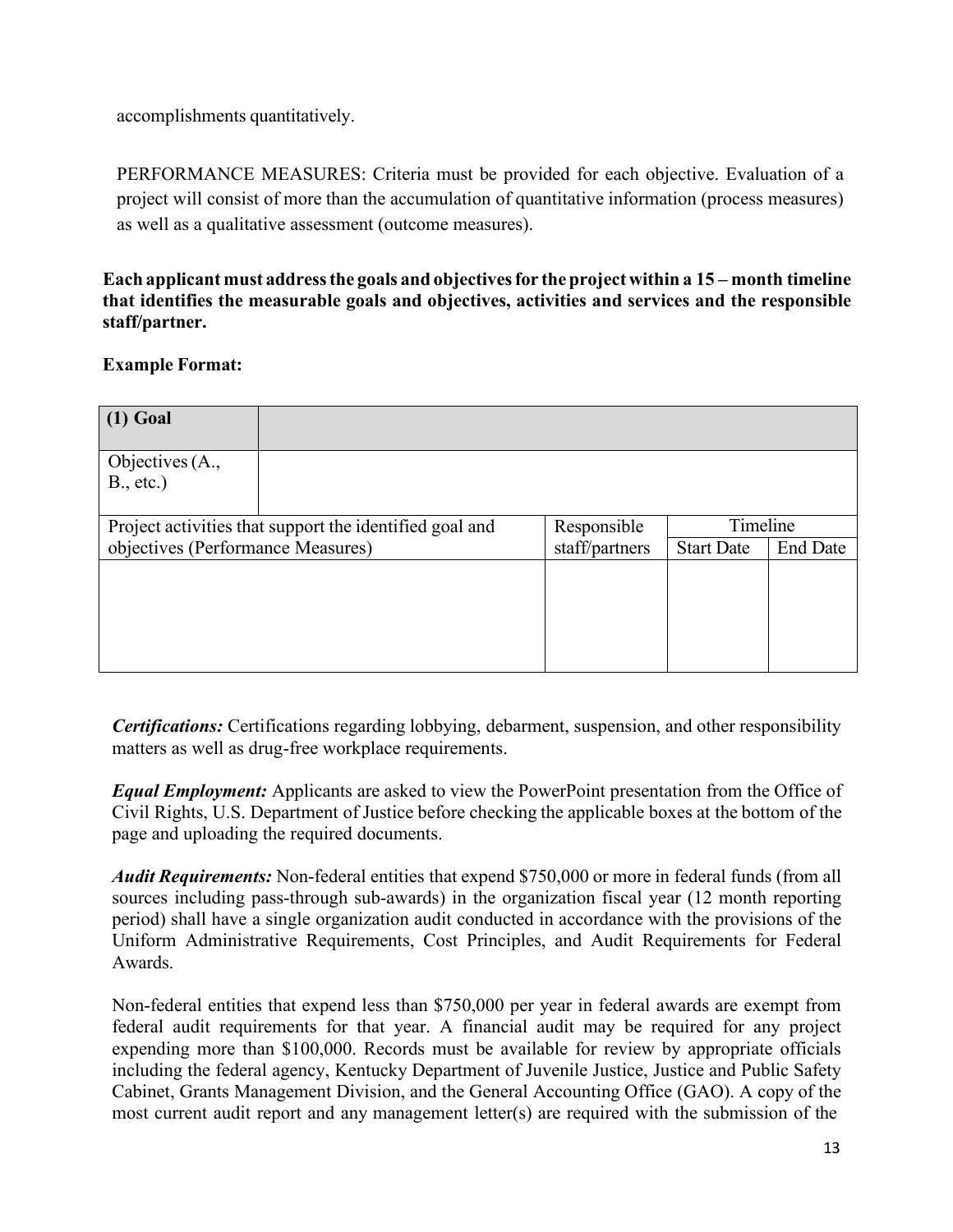grant application. Future audits are due no later than nine (9) months after the close of each fiscal year during the term of the award.

*Area Served:* Indicate Area Development District(s) and county(ies) served by applicant organization.

*Limited English Proficiency:* The federal government and those receiving assistance from the federal government must take reasonable steps to ensure that persons with Limited English Proficiency (LEP) have access to the programs, services, and information that those entities provide. Agencies must establish and implement policies and procedures for language assistance services that provide LEP persons with meaningful access at no additional charge.

# **Project Budget**

**Budget requests must be (1) complete, allowable and cost-effective in relation to the proposed activities; and must (2) directly relate to the development, implementation or operation of the specific project.**

## *General Instructions*

- Budget forms must be completed in detail, with amounts rounded to the nearest whole dollar.
- When preparing a proposed budget, keep in mind all five budget categories: *Personnel, Contractual Services, Travel/Training, Operating Expenses, and Equipment.*
- Consider program goals and objectives and design the budget so that it best suits the overall effectiveness of the program.
- A budget checklist is provided at the end of this section to assist you in completing the Title II application.
- Budget revisions may be required later based on the availability of funds or expenses not allowable under the grant program.

*Budget Categories:* The following is an overview of the allowable categories associated with Title II Formula Grants.

## <span id="page-13-0"></span>*PERSONNEL*

Salary and Fringe Benefits: Staff salary and fringe benefits, including overtime, are allowable when specifically related to the Title II Formula Grant project. Requests for salary costs related to these activities should demonstrate an expansion or an appreciable change of duties, and may not be sought for cases in which there is simply a revenue shortfall.

- Each position must be listed by title (and name of employee or to be determined [TBD]), total monthly gross salary rate for the employee, the percentage of time dedicated to the project, and total employee cost for the project.
	- o Where salaries apply to both project and non-project activity or apply to two or more separate projects or funding sources, pro-ration of costs to each activity must be made based on time and attendance reports.
	- o Salaries for federally funded positions shall comply with state, city, county, and other relevant classification systems and shall be documented by appropriate time and attendance records.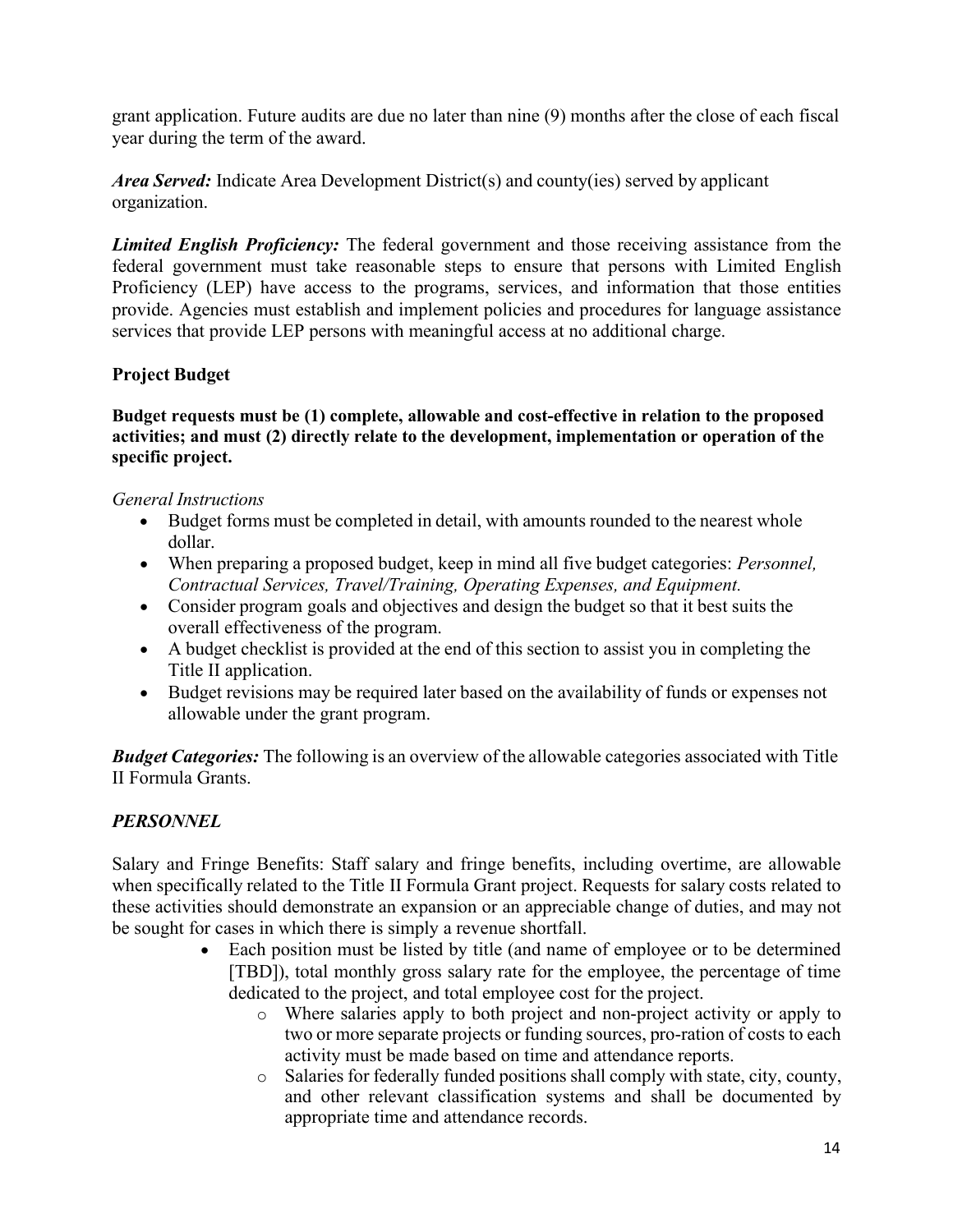- o Charges of the employees' time assigned to grant projects may be reimbursed or recognized only to the extent they are directly and exclusively related to grant purposes and activities.
- o Dual compensation is not allowed.
- Funded part-time positions (positions devoting less than 100% of a standard work shift to the grant project) should be supported by a brief explanation of the employee's duties outside the grant project or by a statement that they employee is not employed elsewhere by the grantee. The employee's time and activity statements shall indicate such a separation of time worked.
- Attach job description and resume of project staff (or a placeholder document for unfilled or proposed new staff positions).
- Payments for fringe benefits are allowable personnel costs but cannot exceed the amount paid by the employer. The fringe benefits must be reasonable and in line with state, city, or county rates. Each type of employee benefit should be listed along with the total cost allowable to employees assigned to the project. Documentation of fringe benefits must be submitted with the budget to reflect the actual rates being paid by the employer. The following are considered allowable benefits:

Health, Dental, and Life Insurance (Single Plan Only) **FICA** Retirement Worker's Compensation Unemployment Insurance

*Supporting Documentation Required- Personnel:* Time and activity logs must be maintained and submitted for all grant-funded personnel. These statements must:

- a. Reflect an after-the-fact accounting of the total activity and hours worked for which the employee is compensated and indicate the specific time worked on the funded project.
- b. Be prepared at least monthly and coincide with one or more pay periods.
- c. Include original signatures of the employee and approving supervisory official having firsthand knowledge of the work performed.
- d. Provide sufficient detail regarding activities to support the use of grant funds

## **Documentation for both salary and fringe benefits must reflect the actual rates paid by the employer.**

# <span id="page-14-0"></span>*CONTRACTUAL SERVICES*

Compensation for individual consultant services shall be reasonable and consistent with what is paid for similar services in the marketplace. Individual consultant rates cannot exceed \$650/day or \$81.25/hour. An 8-hour day may include preparation, evaluation, and travel time in addition to the time required for the actual performance. Travel and subsistence costs may also be paid.

Contractual arrangements with individuals must ensure that:

- Dual compensation is not involved (e.g. the individual may not receive compensation from his/her regular employer and the applicant for work performed during a single period of time even though the services performed benefit both).
- The contractual agreement is written, formal, proper, and otherwise consistent with the applicant's usual practices.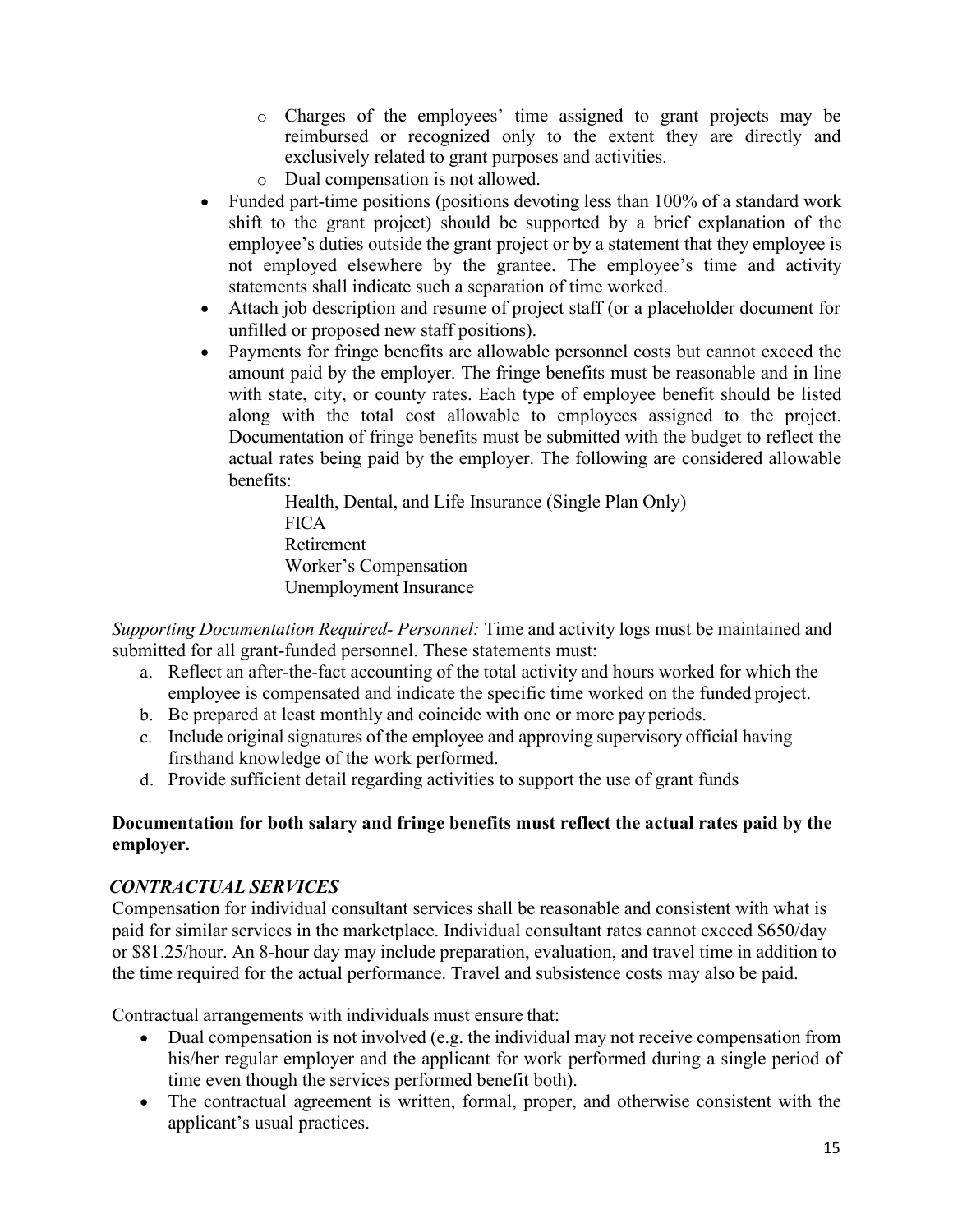• Travel and subsistence costs are at an identified rate consistent with the costs allowed.

*Supporting Documentation Required- Contractual Services:* Time and/or services for which payment will be made and rates of compensation must be supported by adequate documentation.

- A copy of the fully executed contractual agreement.
- Invoices for payment, if applicable.
- Receipts for travel and subsistence costs, if applicable.

## <span id="page-15-0"></span>*TRAVEL/TRAINING*

Training costs for paid staff participating on the project are allowable. Use of these funds is limited to staff development and skill enhancement directly related to the project.

- Each request must include the purpose, destination, lodging, mileage rate, and per diem.
- Title II Formula Grant funds may be used for transportation, subsistence, and registration fees for applicants to attend conferences and training seminars.
- Registration fees required for admittance to official travel meetings are reimbursable. If the fee entitles registrants to meals, claims for subsistence must be reduced accordingly.
- Requested travel expenses shall not exceed the established mileage and subsistence policy as set forth by the Commonwealth of Kentucky, Finance and Administration Cabinet. See 200 KAR 2:006 and<http://finance.ky.gov/services/statewideacct/Pages/travel.aspx> for current rates and regulations.
- Transportation must be the most economical.
	- o Bus, subway, and taxi fares are allowed for city travel.
	- o Commercial airline travel shall be coach/tourist class.
	- o The cost of rental cars in lieu of ordinary transportation will be allowed only with acceptable justification.
	- o Actual parking, bridge, and toll charges are reimbursable.
	- o Reasonable expenses for baggage handling, for delivery to or from a common carrier or lodging, and for storage are reimbursable.

NOTE: If the travel and reimbursement requirements of the applicant agency are more restrictive than that of the Commonwealth, the most restrictive rate must be followed.

*Exclusions:* The following **cannot** be funded or used as match (if applicable):

- a) Management Training
- b) Additional expenses for first class travel
- c) Telephone, tips, or laundry charges

*Supporting Documentation- Travel/Training:* All expenses shall be supported by itemized receipts.

## <span id="page-15-1"></span>*OPERATING EXPENSES*

List items (e.g., office supplies, postage, training materials, copy paper, expendable equipment items costing less than \$5,000 such as books, rent, reproduction, telephone, janitorial or security services, and investigative or confidential funds) by type and the basis of the computation. For example, provide the square footage and the cost per square foot for rent, or provide a monthly rental cost and how many months to rent. All requested information must be included in the budget detail worksheet and budget narrative.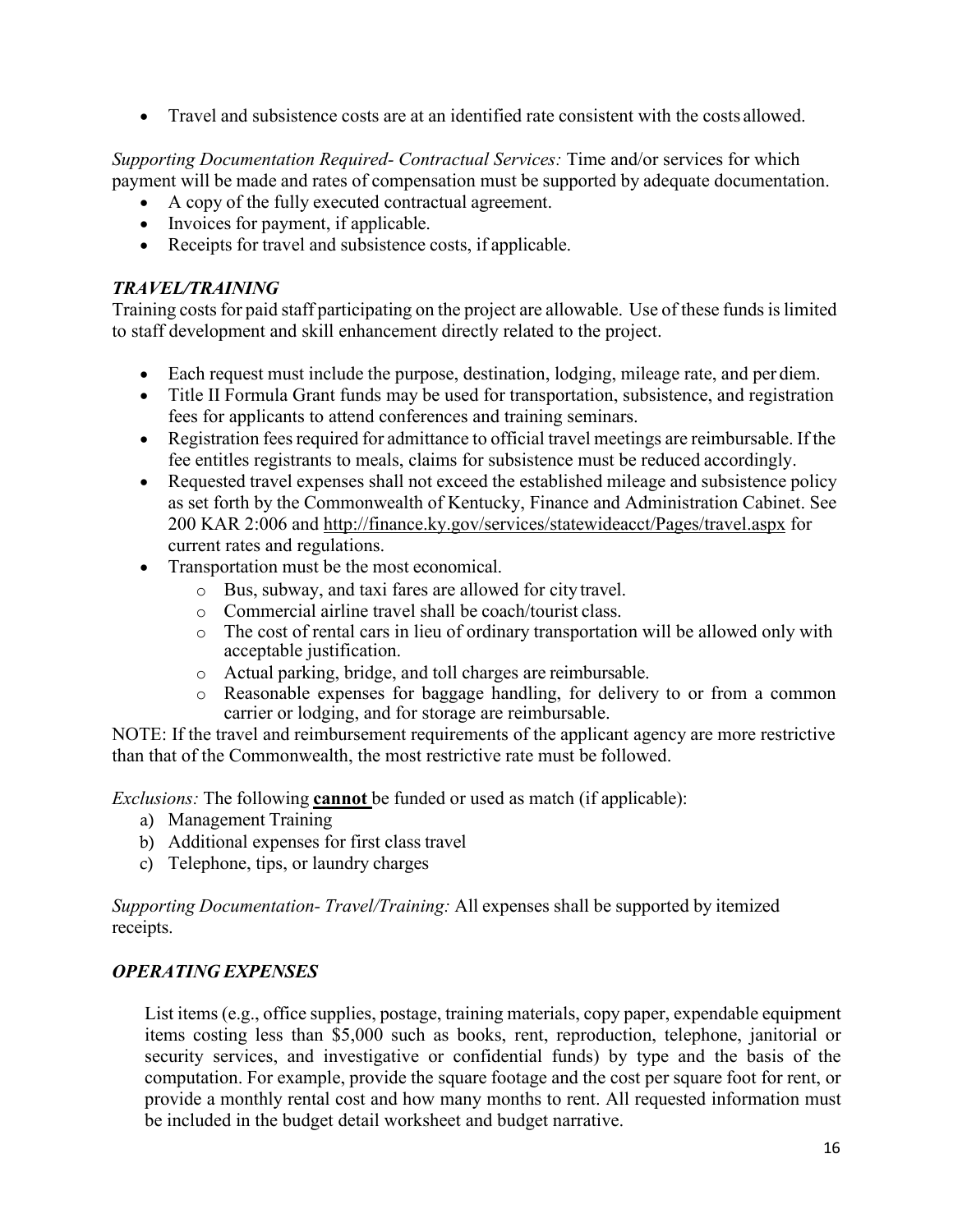Operating expenses require a method of computation for each request, e.g. rent, total square feet, space requirements per Title II project staff person, total agency costs allocation percentage, etc., and the budget narrative should be used to indicate the basis for calculation (i.e. "X" dollars per month for supplies, "Y" dollars per person for training materials, "Z" dollars per software license, etc).

## **NOTE: Any printed or electronic materials shall include a conspicuous acknowledgement of agency assistance and/or support that takes the form of the following footnote, "This project was supported by grant number (insert correct number here) awarded through the Kentucky Department of Juvenile Justice by the United States Department of Justice, Office of Justice Programs."**

Items must be listed by category and submitted through the original grant application or the Grant Adjustment Notice (GAM) prior to the actual expense. Items should be listed by category (e.g. office supplies, training materials, research forms, etc.) Large items should be listed separately and identified (e.g. unusual supply items, special printing required for the project, etc.). Miscellaneous items must be itemized and identified whenever possible.

*Exclusions:* The following **cannot** be funded or used as match (if applicable):

- If the applicant agency or a related party owns the space used by the program, the fair market value of the space cannot be reimbursed using grant funds.
- Other costs such as liability insurance on buildings, capital improvements, property losses and expenses, mortgage payments, real estate purchases, construction.
- Audit costs, even if required under federal guidelines.
- Tax preparation fees
- Equipment repair and maintenance for any item not purchased with Title II funds.
- Accounting services
- Lawn care expenses

*Supporting Documentation- Operating Expenses:* Operating expenses shall be supported by invoices and proof of payment to the vendor/supplier.

#### <span id="page-16-0"></span>**Narrative and Summary**

*Budget Narrative:* Applicants must submit a budget narrative that details by category all expenses necessary to the provision of the programming. The purpose of the budget narrative is to relate items budgeted to project activities and to provide justification, explanation, and calculations for budget items, including criteria and data used to arrive at the estimates for each budget category. It is not sufficient to simply list the items included in the budget category in the narrative section.

*Budget Summary:* The budget summary is automatically populated using the aggregate costs identified in each of the budget categories.

## <span id="page-16-1"></span>**Award Notification and Acceptance**

*Notification:* Recipients of awards will be notified by email and will receive further instructions on award acceptance from DJJ staff via phone, e-mail, or other teleconference media. There are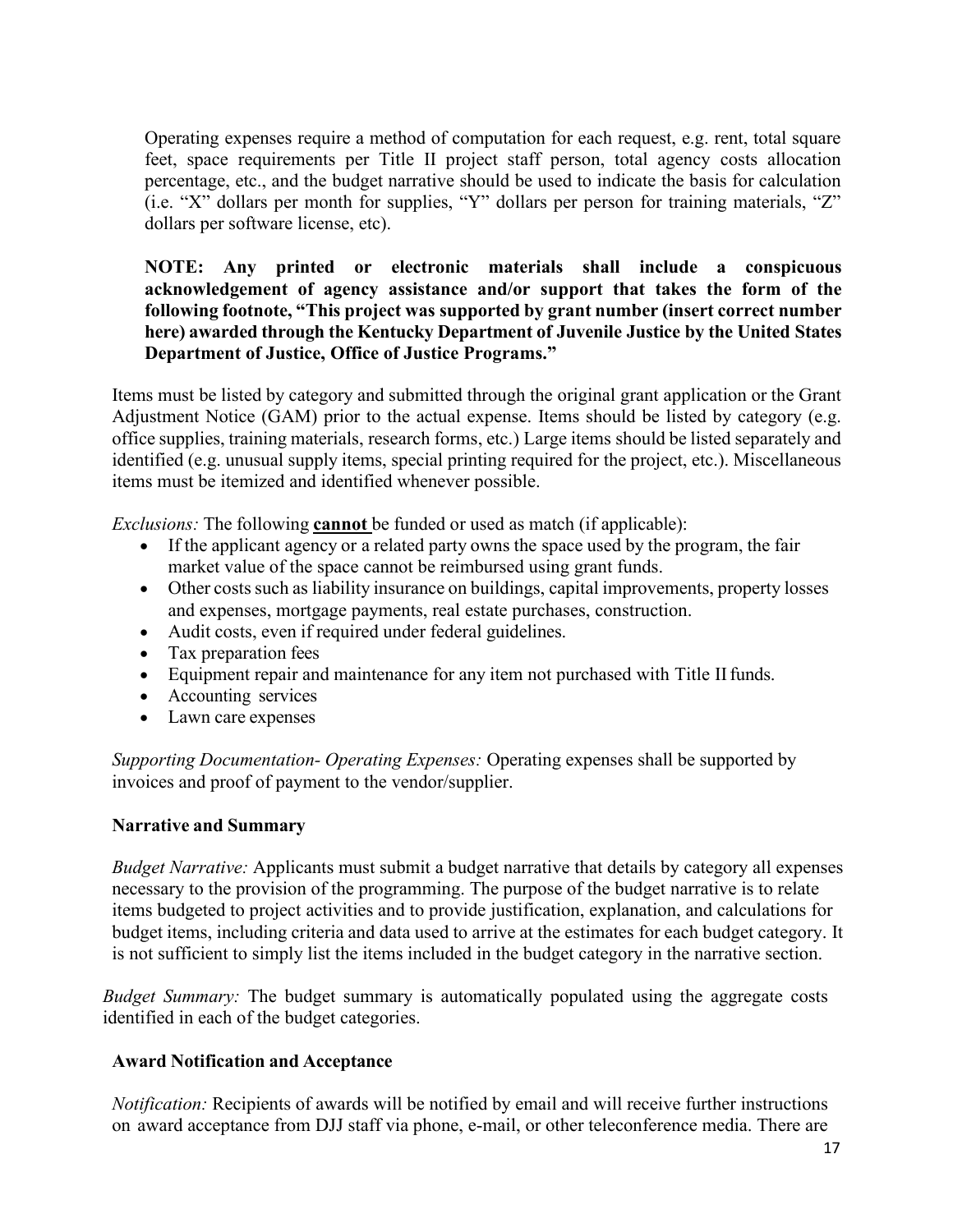several levels of approval that must occur before notification can be made.

*Special Conditions:* All awards include general and special conditions the sub-grantee must meet if the award is accepted. Subrecipients are encouraged to read and understand the conditions carefully prior to accepting the award. Questions may be directed to DJJDJJ staff.

If awarded Title II Formula Grant funds, the sub-grantee agrees to refer promptly to an appropriate inspector general any credible evidence that a principal, employee, agent, contractor, subcontractor, or other person has permitted a false claim under the False Claims Act or has committed a criminal or civil violation of laws pertaining to fraud, conflict of interest, bribery, gratuity, or similar misconduct involving grant funds. Such reports may be forwarded to:

Office of the Inspector General U.S. Department of Justice Investigations Division 950 Pennsylvania Avenue, NW Room 4706 Washington, DC 25030

*Award Acceptance:* When the sub-grantee is notified that the award binder is available in *IG*, the sub-grantee has 12 business days to accept the award by obtaining the appropriate signature and uploading the entire award document into *IG* on the "Signed Contract Page".

If the acceptance process is not completed within the allotted time period, DJJ reserves the right to withdraw the award. The award document must be signed by the Authorized Official (AO) listed in the grant application.